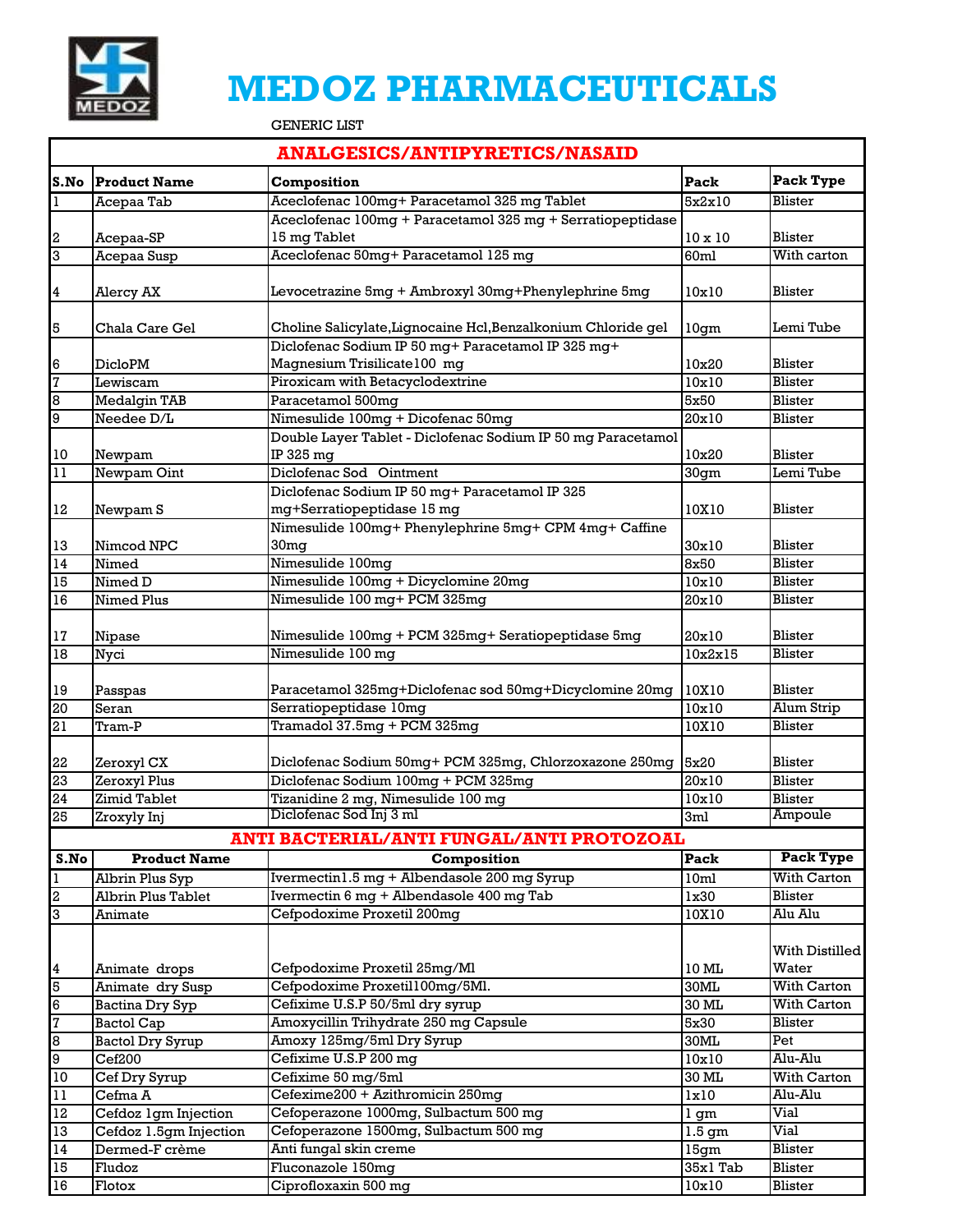| 17                           | <b>Ntp 200</b>                 | Ofloxacin 200 mg                                                        | 20x10          | Blister                         |
|------------------------------|--------------------------------|-------------------------------------------------------------------------|----------------|---------------------------------|
| 18                           | Ntp-Oz                         | Ofloxacin 200 mg, Ornidazole 500 mg                                     | 5x30           | Blister                         |
| $19\,$                       | Ocef                           | Cefixime 200mg+ Ofloxacin 200mg                                         | $10 \times 10$ | Alu Alu                         |
| 20                           | <b>Povimed Oint</b>            | Povidine Iodine                                                         | 5 GM           | Lemi Tube                       |
|                              |                                | Lactic acid bacillus not less than 60 million spores(Earlier            |                |                                 |
| 21                           | Spomed                         | known as Lactobacillus Sporogenes)                                      | 10x10          | Paper Strip                     |
| 22                           | Tazo C                         | Tazobactum 125 mg + Ceftriaxone 1000 mg                                 | 1.125mg        | Vial                            |
|                              |                                | ANTI ALLERGIC/ANTI COLD/ANTI COUGH/ANTI ASTHMATIC                       |                |                                 |
| $\mathbf{1}$                 | Alcoril Tab                    | Phenylephrine HCl 5mg+ CPM2mg+ Paracetamol 325mg                        | 10X5x10        | Blister                         |
| $\overline{2}$               | <b>Azmino Forte Tab</b>        | Terbutaline 2.5mg + Bromhexine 16mg+CPM 4mg                             | 30X10          | <b>Blister</b>                  |
|                              |                                | Bromhexine Hcl 8mg+Guaiphenacin 50mg+Paracetamol                        |                |                                 |
| 3                            | Dox                            | 300mg+CPM 2mg                                                           | 20X10          | Blister                         |
|                              |                                | Terbutaline 1.25mg+ Guaiphencin 50mg + Bromhexine                       |                | Without                         |
| $\overline{\mathbf{4}}$      | Exor                           | Hcl4mg+ Menthol 2.5mg                                                   | 100ML          | Carton                          |
|                              |                                | Guiphenesin I.P.100mg Dextramethorphan 10 mg. Cetirizine                |                |                                 |
| 5                            | <b>GDCit Tablet</b>            | Hcl B.P. $5$ mg.                                                        | 4x50           | Blister                         |
| 6                            | Lency Tablet                   | Levocetrizine 5 mq                                                      | 4X50           | Blister                         |
|                              |                                | Phenylephrine HCl 2.5mg+ C.P.M 1mg+ Paracetamol 125mg                   |                |                                 |
| 7                            | Medocold Susp                  | Susp                                                                    | 60 ml          | With Carton                     |
|                              |                                | <b>GASTRO INTESTINAL PROTECTIVES AND THERAPEUTICS</b>                   |                |                                 |
|                              |                                |                                                                         |                | Pack Type                       |
| S.No                         | <b>Product Name</b>            | Composition                                                             | Pack           |                                 |
|                              | Camolin                        |                                                                         | 2x5x10         | Blister                         |
| 1<br>$\overline{\mathbf{2}}$ | Demo cap                       | Metronidazole200mg+Dyclomine 10mg+Furazolidone50mg<br>Omeprazole 20 mg. | 20X10          | Alum Strip                      |
| 3                            | Demo D cap                     | Omeprazole 20 mg+Domperidone 10mg                                       | 20X10          | Alum Strip                      |
| $\overline{\mathbf{4}}$      | Dora                           | Rabiprazole 20mg + Domperidone 30mg SR                                  | 10X10          | Alu-Alu                         |
|                              |                                | Activated Dimethicone 50mg+Mag. Hydroxide 250mg+Alum.                   |                |                                 |
| 5                            | Medocid Susp                   | Hydroxide 250mg/10ml in Sorbitol                                        | 170ML          | Pet                             |
| 6                            | Medostrap                      | Drotaverine 80mg+ Mefenamic Acid 250mg                                  | 10X10          | Blister                         |
| $\overline{7}$               | Rado                           | Ranitidine 150mg+Domperidone 10 mg                                      | 20x10          | Strip                           |
| 8                            | Spamef                         | Dicyclomine 10mg + Mefenamic Acid 250mg                                 | 25X10          | <b>Blister</b>                  |
|                              |                                |                                                                         |                |                                 |
|                              |                                |                                                                         |                |                                 |
|                              |                                | <b>HORMONES/STEROIDS</b>                                                |                |                                 |
| S.No                         | <b>Product Name</b>            | Composition                                                             | Pack           | Pack Type                       |
| $\mathbf{I}$                 | Cee Cee                        | Clomiphene Citrate 50 mg                                                | 10x10          | Alu Alu                         |
| $\overline{\mathbf{2}}$      | Decalon 25                     | Nandrolone Decanoate inj 25mg                                           | 1ML            | Ampoule                         |
| 3                            | Decalon 50                     | Nandrolone Decanoate inj 50mg                                           | 1Ml            | Ampoule                         |
| $\overline{4}$               | IPEL-72                        | Levonorgestral 1.5mg                                                    | 1 Tab          | Blister                         |
| 5                            | Medo                           | Misopristol 200mcg                                                      | 1X4            | <b>Blister</b>                  |
| $6\overline{6}$              | Medoz Kit                      | Mefipristone 200mg+ Misoprostol 200mcg Combi Pack                       | 1x5            | Blister                         |
| 7                            | Metrin                         | Methylergometrine 0.125mg                                               | 8X6X10         | Blister<br>Blister              |
| $\bf{8}$<br>9                | Miss U<br>Nam 100              | Tadalafil 10 mg<br>Natural Micronized Progestrone 100 mg                | l Tab<br>10x10 | Alu Alu                         |
| 10                           | Nam 200                        | Natural Micronized Progestrone 200 mg                                   | 10x10          | Alu Alu                         |
| 11                           | Overyall                       | Levonorgesterol 0.075mg & Ethinylostrediol 0.03mg                       | 1x21           | Blister                         |
| 12                           | Primont N                      | Noretiristone 5 mg                                                      | 2x5x10         | Blister                         |
|                              |                                |                                                                         |                |                                 |
|                              |                                | <b>VITAMINS/HAEMATINICS/NUTRACEUTICALS</b>                              | Pack           |                                 |
| S.No                         | <b>Product Name</b>            | Composition                                                             |                | Pack Type<br><b>With Carton</b> |
| $\overline{1}$               | Calcif Susp                    | Calcium + vit d3 Syrup<br>Calcium + vit d3 Tablet                       | 200 ML         |                                 |
| $\overline{a}$               | <b>Calcif Tablet</b><br>Cursed | Ferrous Ascorbate + Folic Acid                                          | 5X30<br>10X10  | <b>Blister</b><br>Alu-Alu       |
| c<br>$\overline{\mathbf{4}}$ | Fenzo Syp                      | Iron, Vitamins, Folic Acid & minerals                                   | 200 ml         | With Carton                     |
|                              |                                | Carbonyl Iron equ to Elemental Iron 60 mg, Folic Acid IP 1.5            |                |                                 |
|                              |                                | mg, Cyanacobalamin 15 mg, Ascorbic Acid IP 75 mcg Zinc                  |                |                                 |
| 5                            | Glorin Z                       | Sulphate Monohydrate U.S.P. 61.8 mg                                     | 6x10           | Alu-Alu                         |
| 6                            | Kepro Syp                      | Protein Syrup                                                           | 200ml          | With Carton                     |
|                              |                                | <b>OTHER PRODUCTS</b>                                                   |                |                                 |
| S.No                         | <b>Product Name</b>            | Composition                                                             | Pack           | Pack Type                       |
|                              | Atormed 10                     |                                                                         |                | Blister                         |
| $\mathbf{I}$                 | Olnem <sub>5</sub>             | Atorvastatin 10mg<br>Olanzapine 5mg                                     | 10X10<br>10X10 | Alu-Alu                         |
| $\overline{a}$<br>3          | Olnem 10                       | Olanzapine 10mg                                                         | 10X10          | Alu-Alu                         |
| $\overline{\mathbf{4}}$<br>5 | Pyrex P                        | Alprazolam 0.25 mg, Propranol 20 mg                                     | 6X5X10         | <b>Blister</b><br>Blister       |